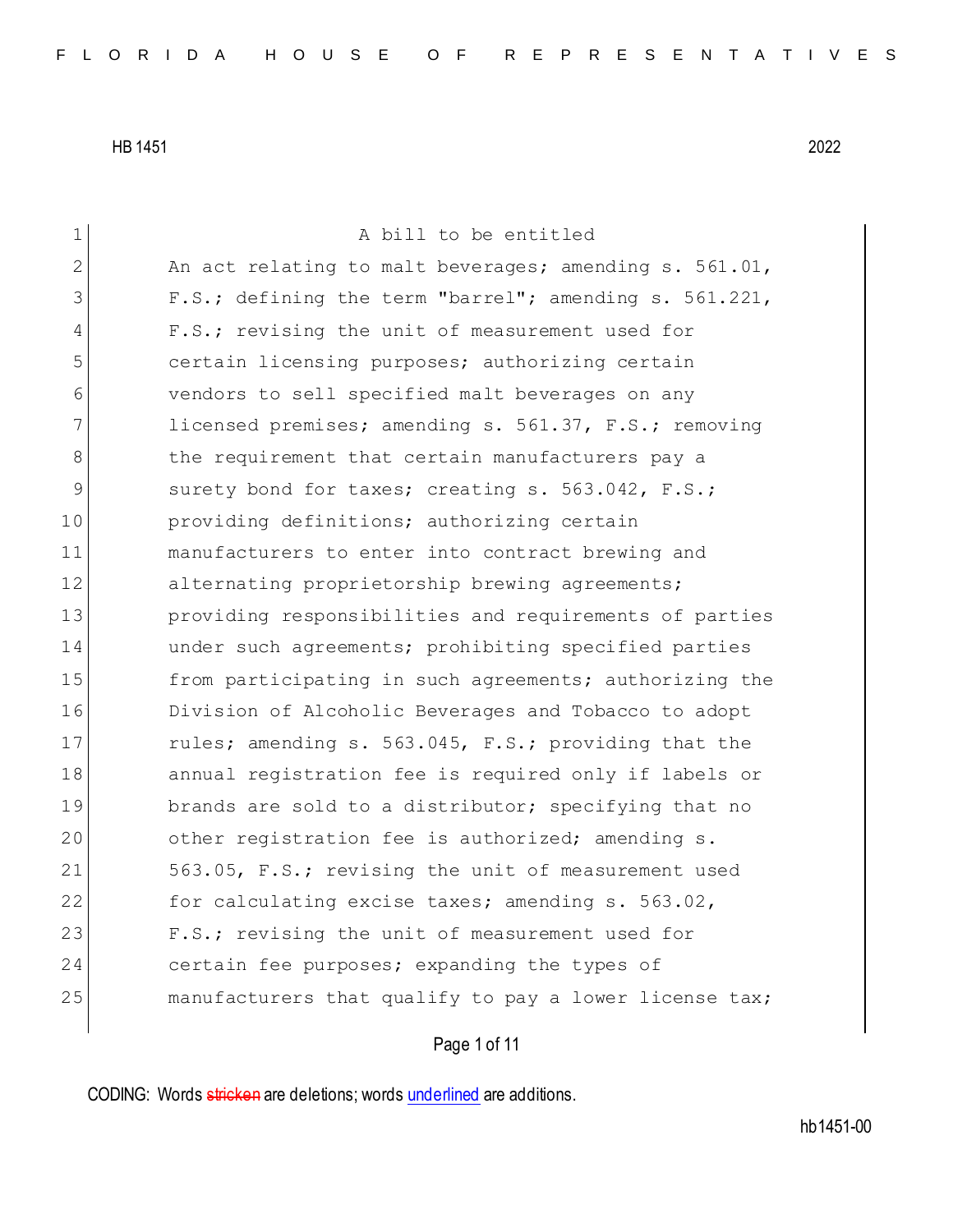| 26 | providing an effective date.                                     |
|----|------------------------------------------------------------------|
| 27 |                                                                  |
| 28 | Be It Enacted by the Legislature of the State of Florida:        |
| 29 |                                                                  |
| 30 | Section 1. Subsection $(22)$ is added to section 561.01,         |
| 31 | Florida Statutes, to read:                                       |
| 32 | 561.01 Definitions. - As used in the Beverage Law:               |
| 33 | (22) "Barrel" means a quantity of 31 gallons.                    |
| 34 | Section 2. Paragraph (a) of subsection (3) of section            |
| 35 | 561.221, Florida Statutes, is amended to read:                   |
| 36 | 561.221 Licensing of manufacturers and distributors as           |
| 37 | vendors and of vendors as manufacturers; conditions and          |
| 38 | $limitations. -$                                                 |
| 39 | (3) (a) Notwithstanding other provisions of the Beverage         |
| 40 | Law, any vendor licensed in this state may be licensed as a      |
| 41 | manufacturer of malt beverages upon a finding by the division    |
| 42 | that:                                                            |
| 43 | The vendor will be engaged in brewing malt beverages at<br>$1$ . |
| 44 | a single location and in an amount which will not exceed 5,000   |
| 45 | barrels of beer 10,000 kegs per year. For purposes of this       |
| 46 | subsection, the term "keq" means 15.5 gallons.                   |
| 47 | The malt beverages so brewed will be sold to consumers<br>2.     |
| 48 | for consumption on the any vendor's licensed premises or on      |
| 49 | contiguous licensed premises owned by the vendor.                |
| 50 | Section 3. Section 561.37, Florida Statutes, is amended to       |
|    | Page 2 of 11                                                     |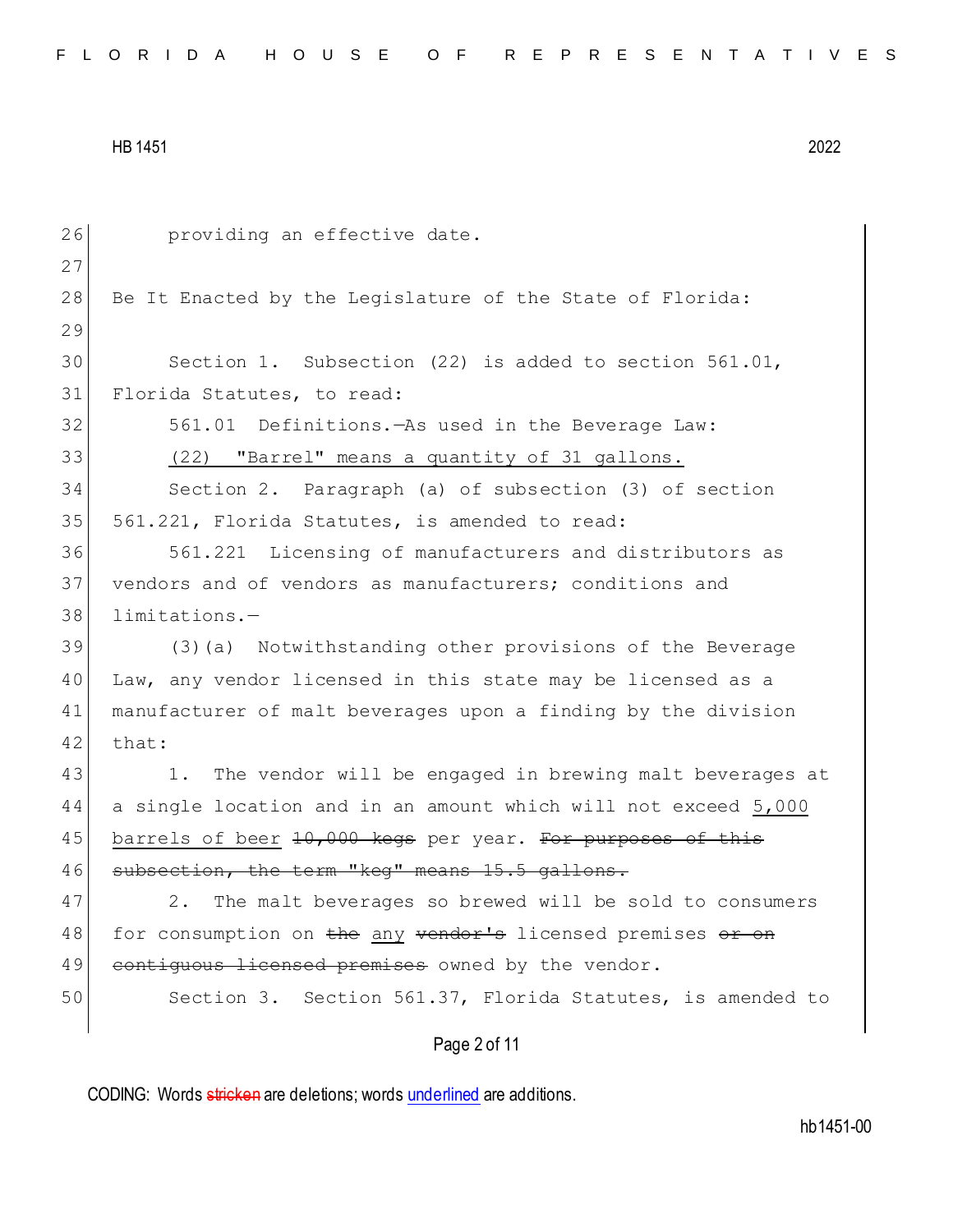| 51 | read:                                                                 |
|----|-----------------------------------------------------------------------|
| 52 | 561.37 Bond for payment of taxes. - Each manufacturer and             |
| 53 | each distributor shall file with the division a surety bond           |
| 54 | acceptable to the division in the sum of \$25,000 as surety for       |
| 55 | the payment of all taxes, provided, however, that when in the         |
| 56 | discretion of the division the amount of business done by the         |
| 57 | manufacturer or distributor is of such volume that a bond of          |
| 58 | less than \$25,000 will be adequate to secure the payment of all      |
| 59 | taxes assessed or authorized by the Beverage Law, the division        |
| 60 | may accept a bond in a lesser sum than \$25,000, but in no event      |
| 61 | shall it accept a bond of less than \$10,000, and it may at any       |
| 62 | time in its discretion require any bond in an amount less than        |
| 63 | \$25,000 to be increased so as not to exceed \$25,000; provided,      |
| 64 | however, that the amount of bond required for a brewer shall be       |
| 65 | \$20,000, except that where, in the discretion of the division,       |
| 66 | the amount of business done by the brewer is of such volume that      |
| 67 | a bond of less than \$20,000 will be adequate to secure the           |
| 68 | payment of all taxes assessed or authorized by the Beverage Law,      |
| 69 | the division may accept a bond in a lesser sum than \$20,000, but     |
| 70 | in no event shall it accept a bond of less than \$10,000, and it      |
| 71 | may at any time in its discretion require any bond in an amount       |
| 72 | less than \$20,000 to be increased so as not to exceed \$20,000;      |
| 73 | provided further that the amount of the bond required for a wine      |
| 74 | or wine and cordial manufacturer shall be \$5,000, except that,       |
| 75 | in the case of a manufacturer engaged solely in the experimental      |
|    | Page 3 of 11                                                          |
|    | CODING: Words stricken are deletions; words underlined are additions. |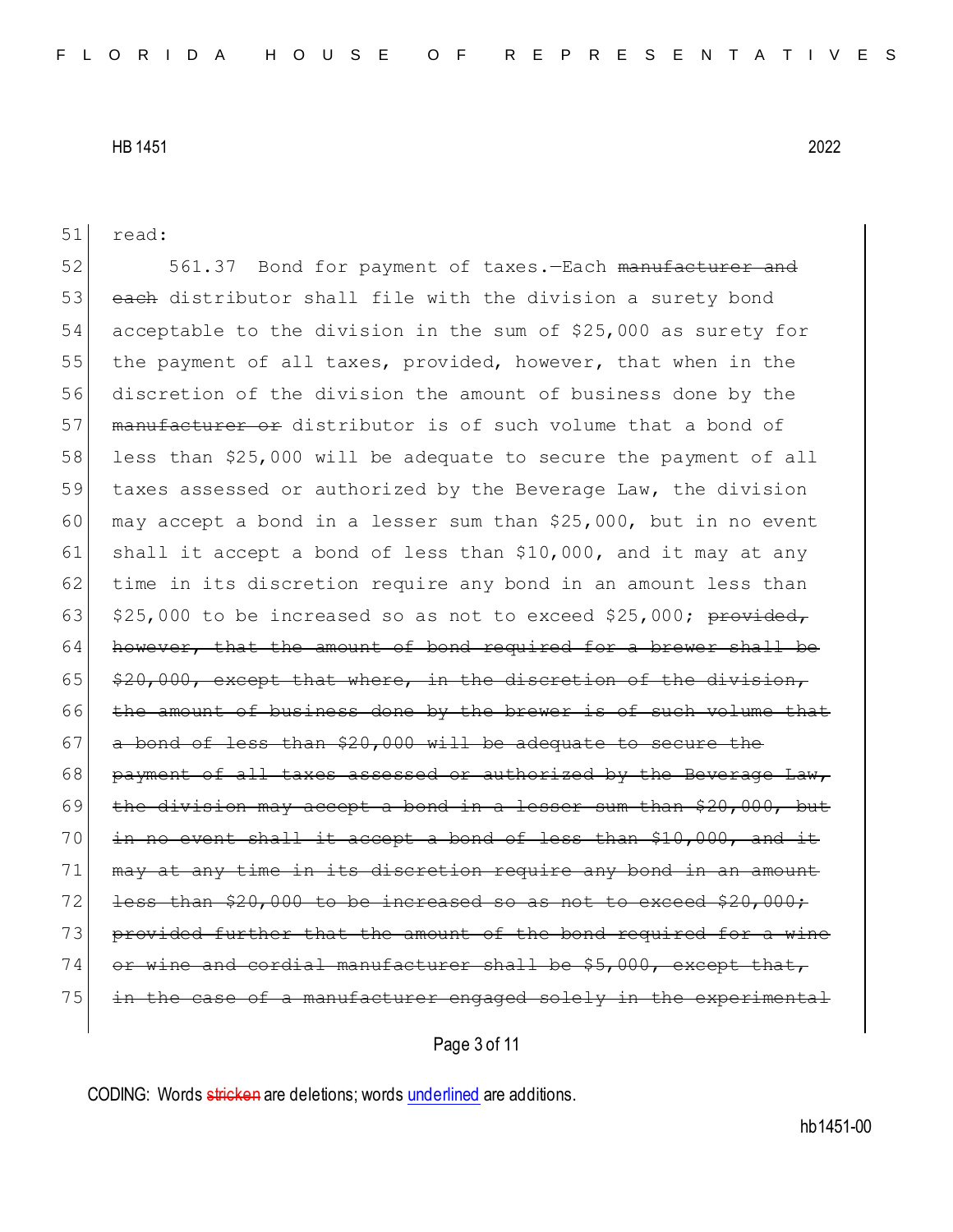76 manufacture of wines and cordials from Florida products, where 77 in the discretion of the division the amount of business done by 78 such manufacturer is of such volume that a bond of less than  $79$   $$5,000$  will be adequate to secure the payment of all taxes  $80$  assessed or authorized by the Beverage Law, the division may 81 accept a bond in a lesser sum than \$5,000, but in no event shall  $82$  it accept a bond of less than  $$1,000$  and it may at any time in 83 its discretion require a bond in an amount less than \$5,000 to 84 be increased so as not to exceed  $$5,000$ ; provided, further, that 85 the amount of bond required for a distributor who sells only 86 beverages containing not more than 4.007 percent of alcohol by 87 volume, in counties where the sale of intoxicating liquors, 88 wines, and beers is prohibited, and to distributors who sell 89 only beverages containing not more than 17.259 percent of 90 alcohol by volume and wines regardless of alcoholic content, in 91 counties where the sale of intoxicating liquors, wines, and 92 beers is permitted, shall file with the division a surety bond 93 acceptable to the division in the sum of \$25,000, as surety for 94 the payment of all taxes; provided, however, that where in the 95 discretion of the division the amount of business done by such 96 distributor is of such volume that a bond of less than \$25,000 97 will be adequate to secure the payment of all taxes assessed or 98 authorized by the Beverage Law the division may accept a bond in 99 a less sum than \$25,000 but in no event shall it accept a bond 100 less than \$1,000 and it may at any time in its discretion

## Page 4 of 11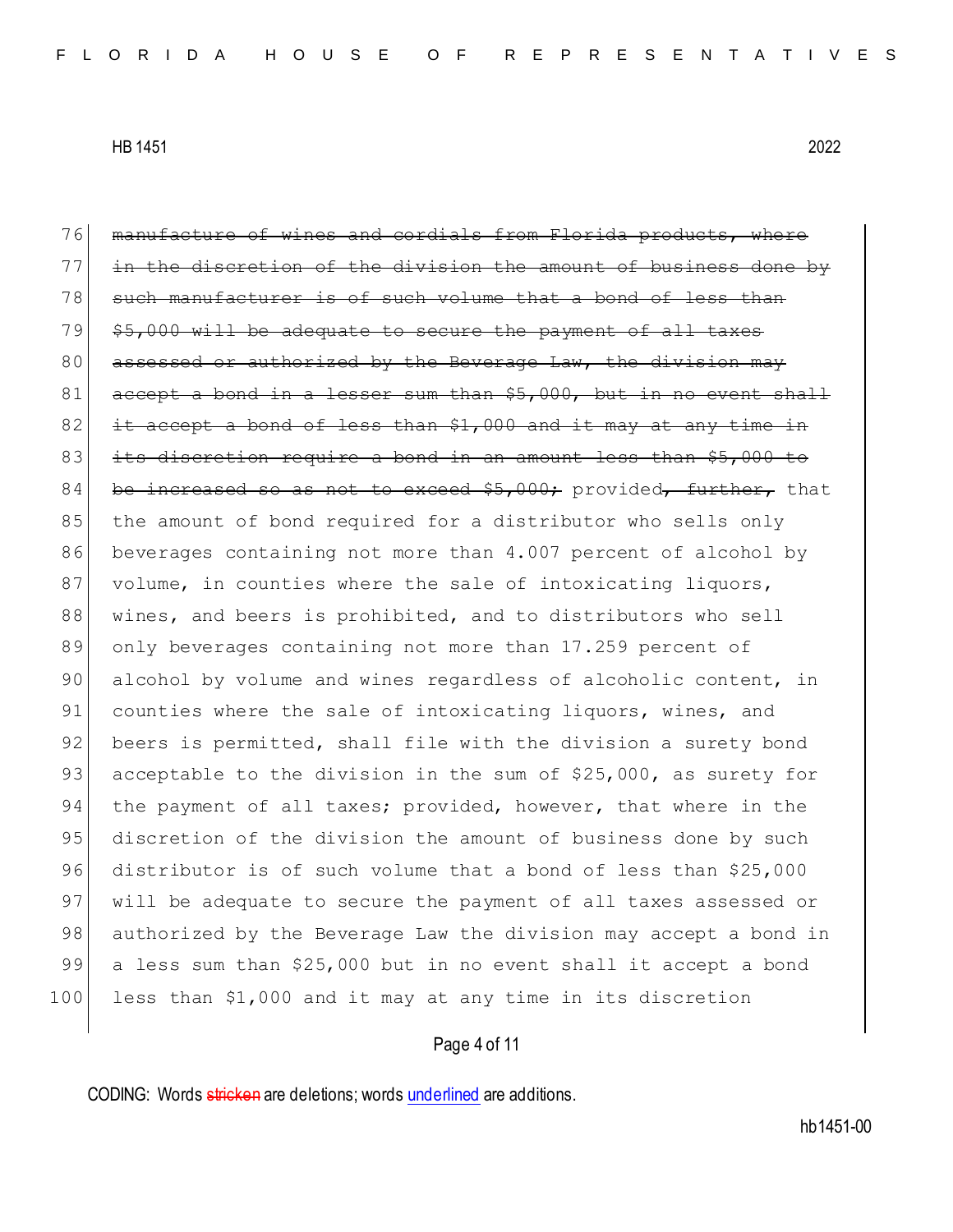Page 5 of 11 101 require any bond in an amount less than \$25,000 to be increased 102 so as not to exceed  $$25,000$ ; provided, further, that the amount 103 of bond required for a distributor in a county having a 104 population of 15,000 or less who procures a license by which his 105 or her sales are restricted to distributors and vendors who have 106 obtained licenses in the same county, shall be \$5,000. 107 Section 4. Section 563.042, Florida Statutes, is created 108 to read: 109 563.042 Contract and Alternating Proprietorship Brewing.-110 (1) As used in this section the term: 111 (a) "Alternating proprietorship brewing" means an 112 agreement between a guest brewer and host brewer wherein the 113 guest brewer manufactures malt beverages on the host brewer's 114 licensed premises. 115 (b) "Contract brewer" means a licensed manufacturer of 116 malt beverages who brews malt beverages on its licensed premises 117 for a contracting brewer. 118 (c) "Contract brewing" means an agreement wherein a 119 contracting brewer pays a contract brewer to produce malt 120 beverages. 121 (d) "Contracting brewer" means a licensed manufacturer of 122 malt beverages who contracts for the services of a contract 123 brewer. 124 (e) "Guest brewer" means a licensed manufacturer of malt 125 beverages who brews malt beverages at a host brewer's licensed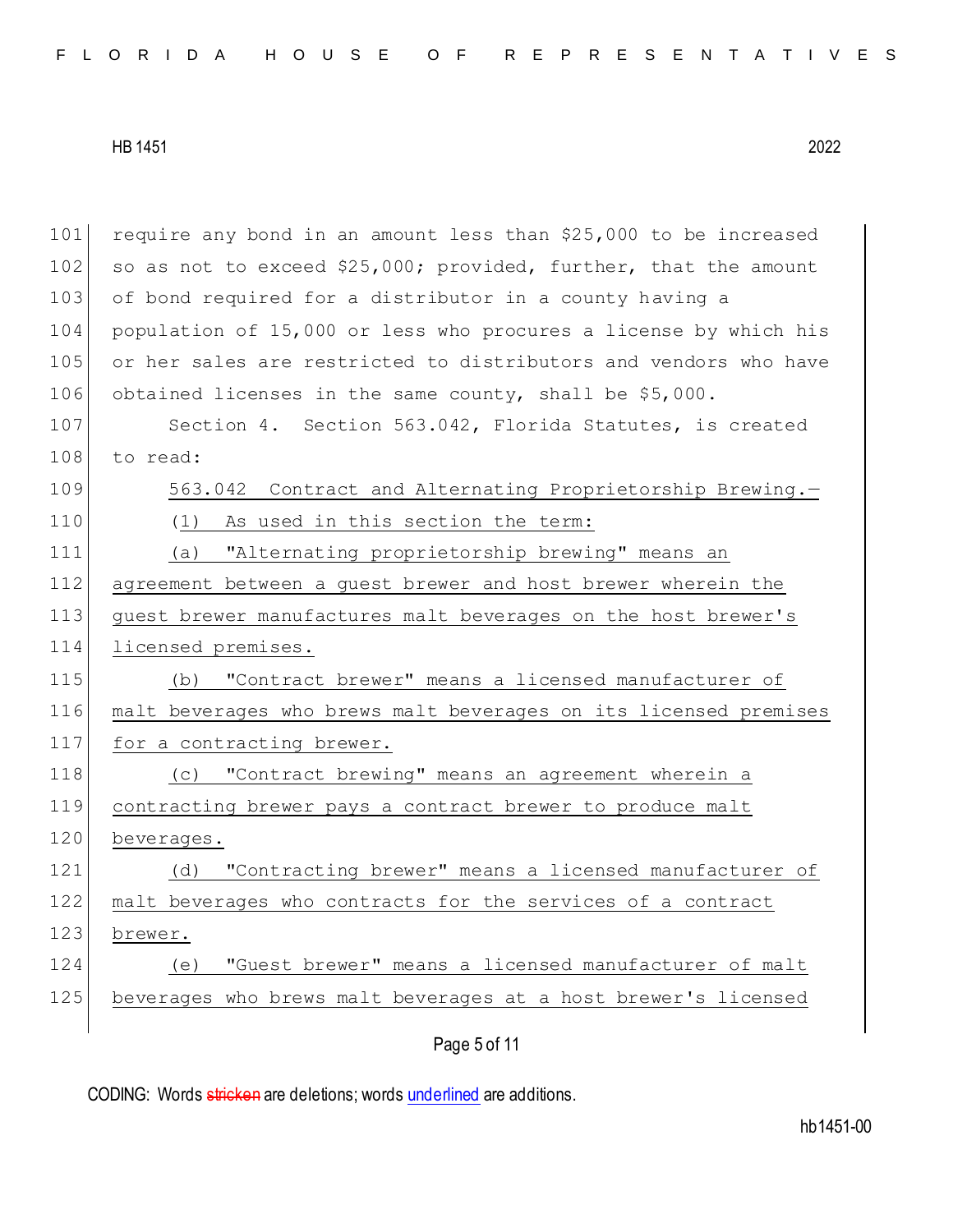| 126 | premises.                                                        |
|-----|------------------------------------------------------------------|
| 127 | "Host brewer" means a licensed manufacturer of malt<br>(f)       |
| 128 | beverages who allows a guest brewer to brew malt beverages on    |
| 129 | the manufacturer's licensed premises.                            |
| 130 | (2)<br>The contract brewer:                                      |
| 131 | (a) May enter into multiple contract brewing agreements          |
| 132 | for the purpose of manufacturing malt beverages.                 |
| 133 | Shall comply with all applicable federal and state<br>(b)        |
| 134 | laws, including labeling laws.                                   |
| 135 | Shall pay all federal and state taxes on malt<br>(C)             |
| 136 | beverages manufactured pursuant to this section upon removal of  |
| 137 | the malt beverages from its licensed premises.                   |
| 138 | Retains title to malt beverages produced under a<br>(d)          |
| 139 | contract brewing agreement until such beverages are removed from |
| 140 | its licensed premises.                                           |
| 141 | Shall ensure that the contracting brewer's malt<br>(e)           |
| 142 | beverages remain separate and identifiable from all other malt   |
| 143 | beverages at all times.                                          |
| 144 | Notwithstanding any other provision of the Beverage<br>(f)       |
| 145 | Law, may transfer malt beverages to the contracting brewer in an |
| 146 | amount up to the yearly production amount of the contracting     |
| 147 | brewer's facility.                                               |
| 148 | Shall report to the division by the 10th day of each<br>(q)      |
| 149 | month the volume of each label of malt beverages manufactured on |
| 150 | its licensed premises under the contract brewing agreement.      |
|     | Page 6 of 11                                                     |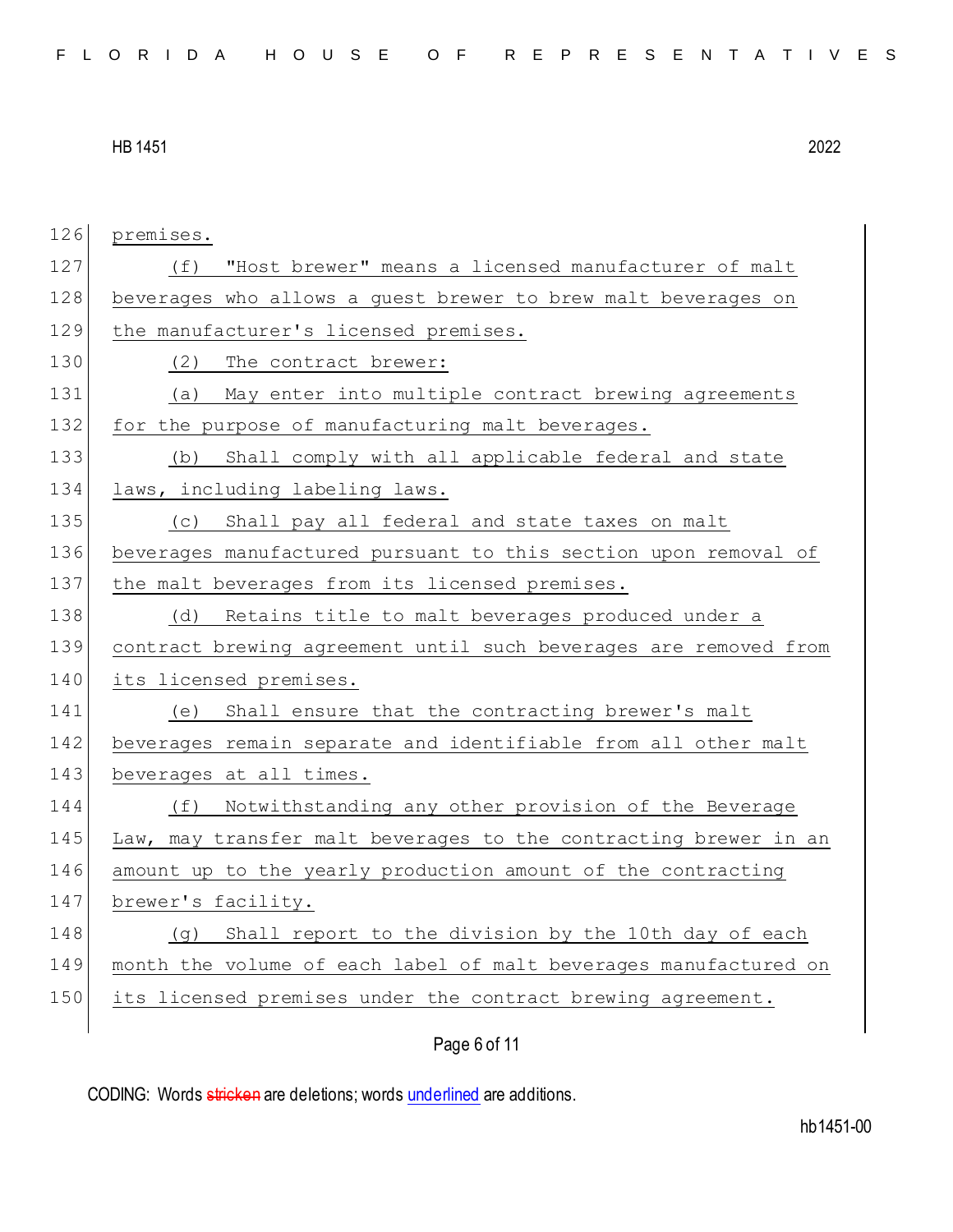| (3)<br>The contracting brewer:                                   |
|------------------------------------------------------------------|
| May only engage in the manufacture of malt beverages<br>(a)      |
| on its duly licensed premises and on the licensed premises of a  |
| contract brewer disclosed under paragraph (4) (a).               |
| Shall report to the division by the 10th day of each<br>(b)      |
| month the volume of each label of malt beverages manufactured on |
| the licensed premises of the contract brewer under the contract  |
| brewing agreement.                                               |
| The contract brewer and contracting brewer:<br>(4)               |
| Must, before engaging in contract brewing, notify the<br>(a)     |
| division, on forms provided by the division, of their intent to  |
| operate as a contract brewer or contracting brewer and disclose  |
| the location of the licensed premises where brewing will occur.  |
| Shall maintain all records required to be kept by<br>(b)         |
| manufacturers of malt beverages under the Beverage Law.          |
| (c) Notwithstanding any other provision of the Beverage          |
| Law, shall comply with $s. 561.221(2)(c)$ .                      |
| (5)<br>The host brewer shall report to the division by the       |
| 10th day of each month the volume of each label of malt          |
| beverages manufactured on its licensed premises under the        |
| alternating proprietorship brewing agreement.                    |
| (6)<br>The guest brewer:                                         |
| Shall comply with all applicable federal and state<br>(a)        |
| laws, including labeling laws.                                   |
| Shall pay all federal and state taxes on malt<br>(b)             |
|                                                                  |
|                                                                  |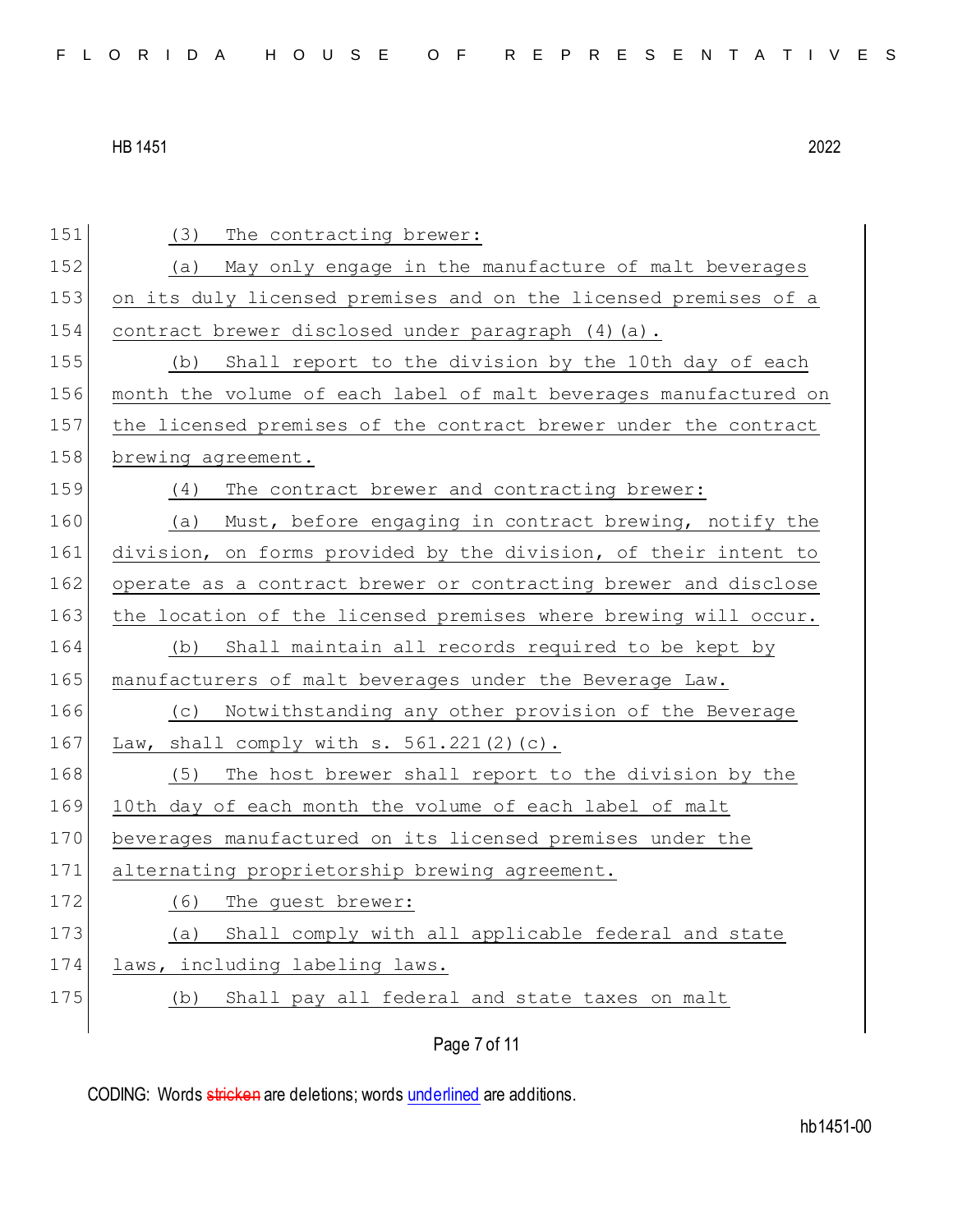| 176 | beverages manufactured pursuant to this section upon removal of  |
|-----|------------------------------------------------------------------|
| 177 | the malt beverages from the host brewer's licensed premises.     |
| 178 | Retains title to malt beverages manufactured under an<br>(C)     |
| 179 | alternating proprietorship brewing agreement.                    |
| 180 | Shall report to the division by the 10th day of each<br>(d)      |
| 181 | month the volume of each label of malt beverages manufactured at |
| 182 | each licensed premises under each alternating proprietorship     |
| 183 | brewing agreement.                                               |
| 184 | Before engaging in alternating proprietorship brewing,<br>(7)    |
| 185 | the host brewer and guest brewer:                                |
| 186 | Must each qualify as a brewer with the Alcohol and<br>(a)        |
| 187 | Tobacco Tax and Trade Bureau under the U.S. Department of the    |
| 188 | Treasury.                                                        |
|     |                                                                  |
| 189 | Shall submit to the division, on forms provided by the<br>(b)    |
| 190 | division, information identifying:                               |
| 191 | The host brewer.<br>1.                                           |
| 192 | $2$ .<br>The guest brewer.                                       |
| 193 | 3.<br>The location where the alternating proprietorship          |
| 194 | brewing will take place.                                         |
| 195 | The location where any product brewed pursuant to the<br>4.      |
| 196 | alternating proprietorship brewing agreement will be stored.     |
| 197 | 5.<br>The amount of malt beverages to be produced under the      |
| 198 | alternating proprietorship brewing agreement.                    |
| 199 | The timeframe in which the guest brewer will be<br>6.            |
| 200 | manufacturing malt beverages on the host brewer's licensed       |

Page 8 of 11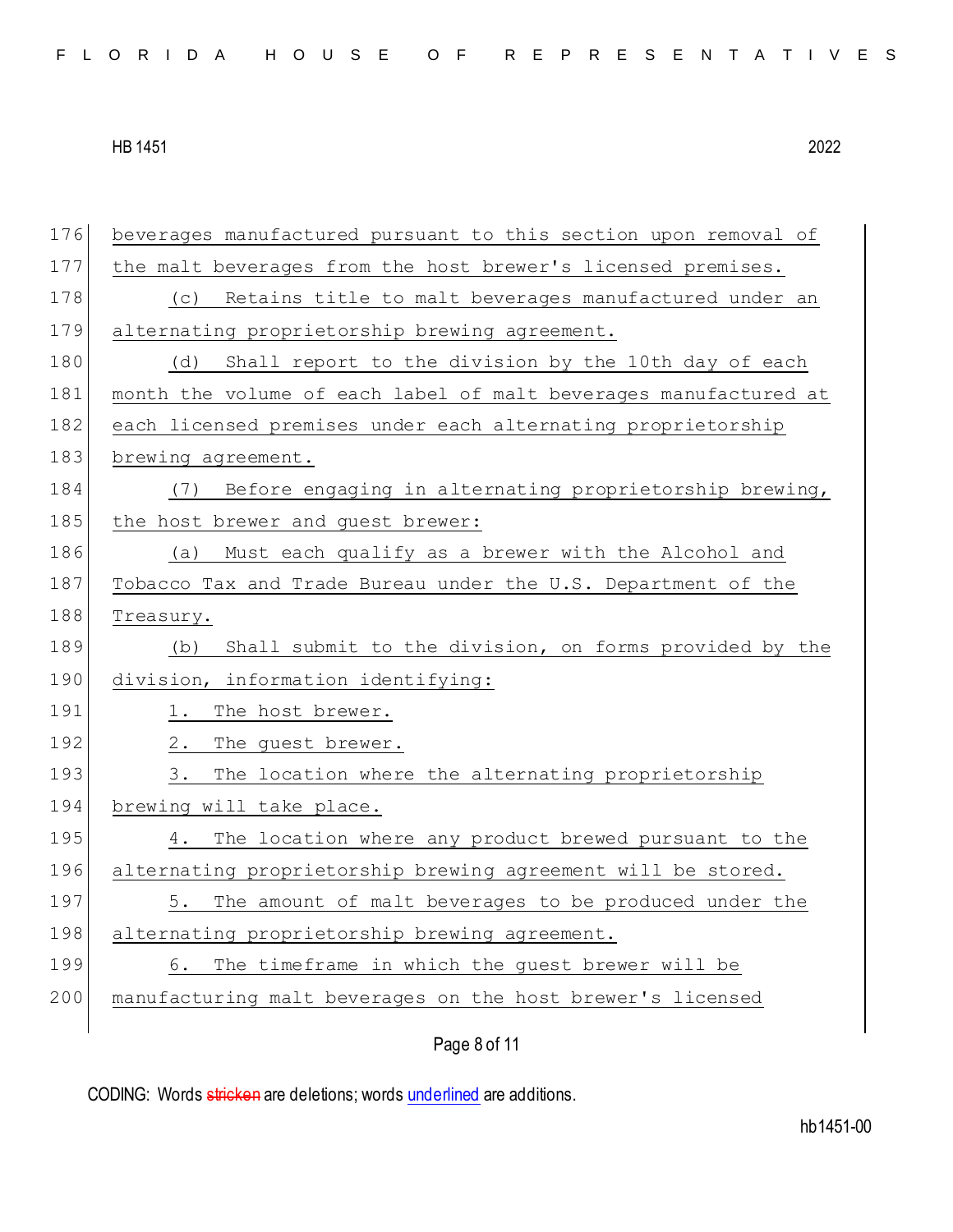| 201 | premises.                                                        |
|-----|------------------------------------------------------------------|
| 202 | 7. Proof of occupancy rights to the host brewer's licensed       |
| 203 | premises for the duration of the alternating proprietorship      |
| 204 | brewing agreement.                                               |
| 205 | 8. Any other information reasonably deemed necessary by          |
| 206 | the division to ensure the health, safety, and welfare of the    |
| 207 | public or to ensure that all applicable taxes on the malt        |
| 208 | beverages produced pursuant to an alternating proprietorship     |
| 209 | brewing agreement are remitted to the state.                     |
| 210 | (8) Each entity engaged in the activities described in           |
| 211 | this section shall maintain records including:                   |
| 212 | Any agreement authorizing the manufacturing and<br>(a)           |
| 213 | transfer of malt beverages.                                      |
| 214 | Records of the total volume, in gallons, manufactured<br>(b)     |
| 215 | as part of the agreement.                                        |
| 216 | (c) Any other records required by the Division to ensure         |
| 217 | compliance with the provisions of the Beverage Law.              |
| 218 | (9) Manufacturers or vendors licensed pursuant to the s.         |
| 219 | 561.221(3) (a) may not engage in contract brewing or alternating |
| 220 | proprietorship brewing.                                          |
| 221 | Section 5. Subsection (2) of section 563.045, Florida            |
| 222 | Statutes, is amended to read:                                    |
| 223 | 563.045 Brands or labels to be registered; qualification         |
| 224 | to do business; fee; revocation.-                                |
| 225 | The each registrant shall pay an annual registration<br>(2)      |
|     | Page 9 of 11                                                     |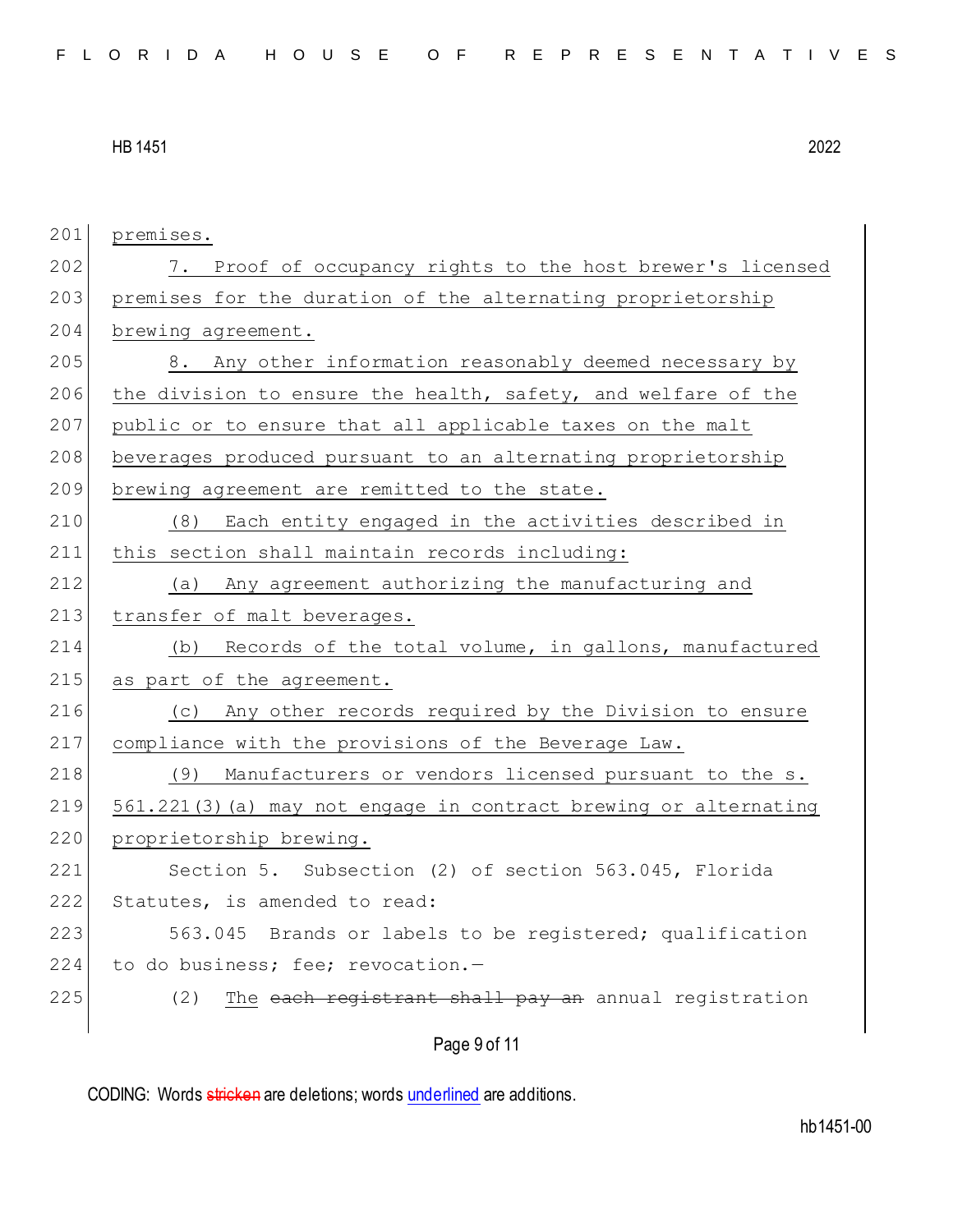226 fee for a brand or label sold to a distributor is  $\Theta$  f \$30 for a 227 brand or label. No other annual registration fee for a brand or 228 label is authorized under this section. Any registration may be 229 suspended or revoked in the same manner as a beverage license 230 for any violation of the Beverage Law.

231 Section 6. Section 563.05, Florida Statutes, is amended to 232 read:

 563.05 Excise taxes on malt beverages.—As to malt beverages containing 0.5 percent or more of alcohol by volume, there shall be paid by all manufacturers, distributors, and vendors, as herein defined, a tax of 48 cents per gallon upon 237 all such beverages in bulk or in kegs or barrels; and, when such beverages are sold in containers of less than 1 gallon, the tax 239 will be 0.375 cents per ounce 6 cents on each pint or fraction thereof in the container. However, the excise taxes required to be paid by this section upon malt beverages are not required to be paid upon such beverages when they are sold to post exchanges, ship service stores, and base exchanges located in military, naval, or air force reservations within this state.

245 (10) The division may adopt rules to implement this 246 section.

247 Section 7. Subsection (2) of section 563.02, Florida 248 Statutes, is amended to read:

249 563.02 License fees; vendors; manufacturers and 250 distributors.-

## Page 10 of 11